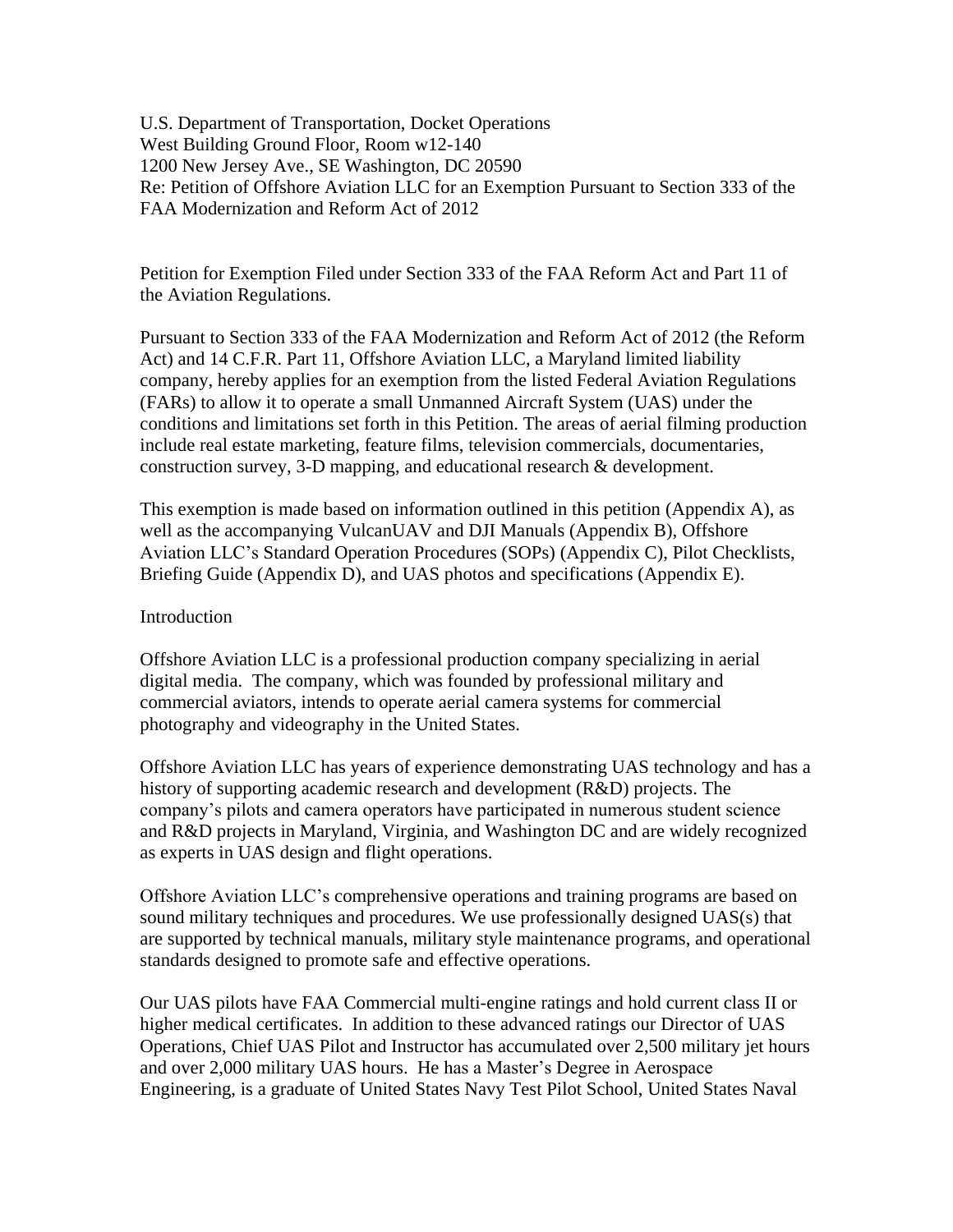Aviation Safety School and has been flying in the radio control aircraft hobby for over 16 years. He brings this wealth of knowledge and experience to our professional UAS operations.

Specifically, the UASs are:

Two lightweight (< 30.0 lbs gross weight with all on-board equipment), battery operated 6 and 8-motor rotorcraft in the form of a Hexacopter (Mantis) & Octocopter (Raven) that take-off and land vertically. The airframes are manufactured by VulcanUAV and electronics are manufactured by DJI, with the following equipment:

- An on-board flight computer with GPS navigation and location ability that receives signals for flight controls from a ground-based transmitter/controller;
- An on-board camera capable of capturing imagery in the form of full color, high definition still photos and video;
- Onboard camera and gimbal is controlled by separate controller operated by dedicated Payload Operator (PO);
- An on-board telemetry system that delivers flight data from the on-board flight computer to the on-board radio transmitter including altitude AGL, horizontal and vertical speed, compass direction of flight and direction back to its launch site;
- A 600mW, 5.8GHz on-board radio transmitter that transmits live video from the on-board camera plus all the flight data from the telemetry system described above;

The Ground Station Includes:

- A Pilot in Command (PIC) in operational control of a flight operation from beginning to end and who controls the UAS while in the air;
- A 500mW, 433MHz radio transmitter/controller operated by the PIC to control the UAS while in flight;
- A 100mW, 2.4GHz radio transmitter/controller operated by the PO to control the camera and gimbal while in flight;
- A radio receiver receiving live video and flight data from the on-board camera and computer projects it all together onto a screen for the PIC to view during flight if needed;
- A radio receiver receiving live video and flight data from the on-board camera and computer projects it all together into a pair of video goggles for the PO to view during flight.

Proposed Operations:

Offshore Aviation LLC intends to use the UASs in three general areas. First, Offshore Aviation LLC seeks an exemption to perform video filming and photographing by air for public and private use. Second, it will employ UAS's to inspect land, residential commercial and industrial structures and property. Third, Offshore Aviation LLC seeks permission to use UASs to offer training to persons, from both private and public entities, which are interested in the safe operation of UAS.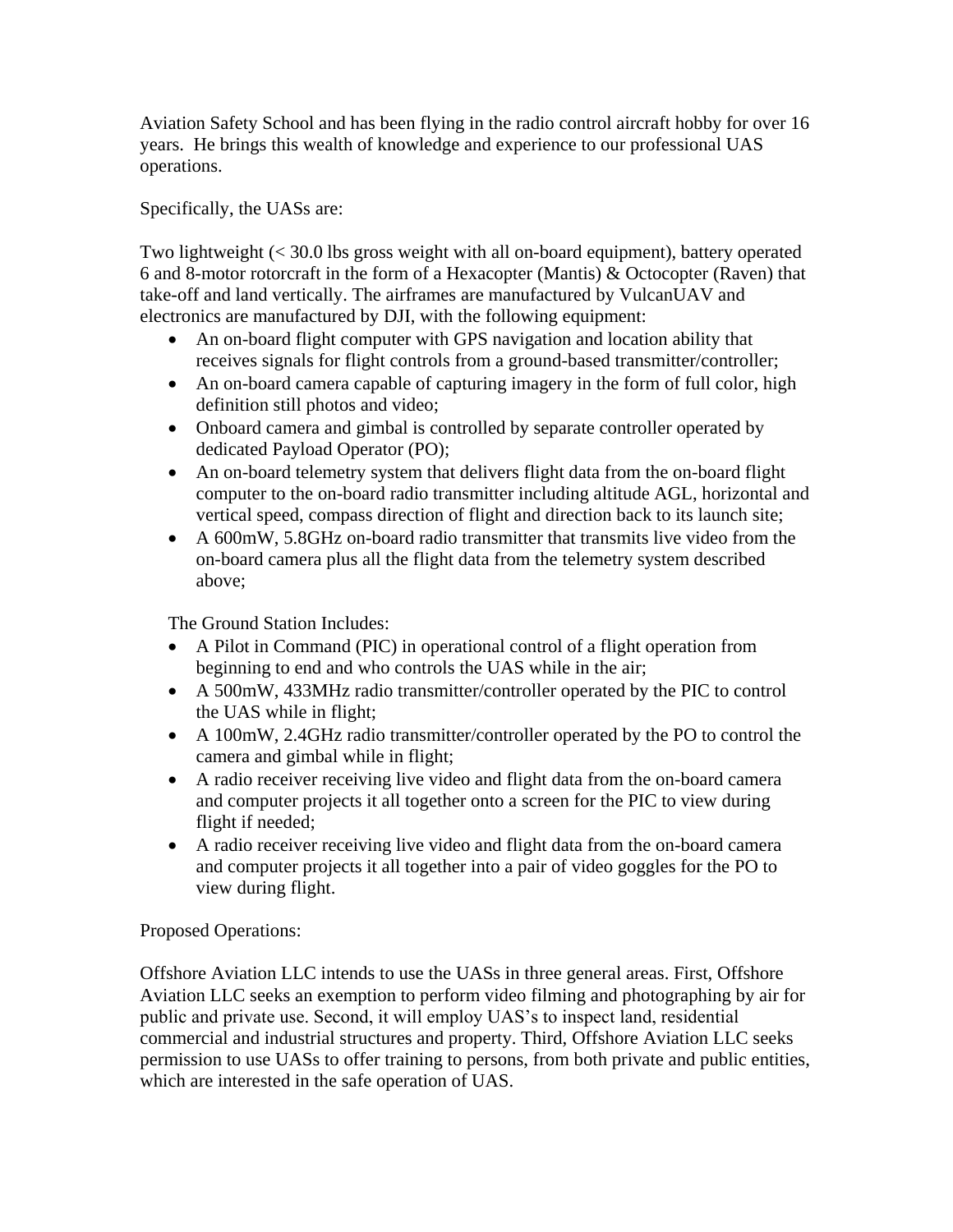Specifically, Offshore Aviation LLC will use UASs which are equipped with cameras and sensors, in order to engage in the following commercial activities:

(a) Video filming by air and photographing for public and private purposes, including: cinematography, educational research & development, feature films and documentaries. (b) Video filming by air and photographing to support professional operations in engineering, land surveying, architecture, real estate and other related professional activities.

(c) Inspections by air of infrastructure such as bridges, highways, electrical installations, dams, aqueducts, photovoltaic power stations, wind farms and pipes. These inspections will only be done under contract with the owners or with any local government authority. (d) Inspection by air of land and residential, commercial and industrial structures, only under contract with the owners or with any local government authority.

(e) Inspections by air to detect sources of pollution and gas emissions, under contract with the owners in the area or with any local government authority.

(f) Support provided to search and rescue operations and reconnaissance in cases of need, emergency or natural disasters and only when government authorities have requested it by contract or donation.

(g) Offshore Aviation LLC is avid believer that offering training to persons, private and public entities, which are interested in the safe use of UAS(s), will enhancing their skills and safety controls which make the NAS safer and further protects persons and property.

#### Relevant Statutory Authority:

This Petition for Exemption is submitted pursuant to Section 333(a) through (c) of the FAA Modernization and Reform Act of 2012 ("Reform Act"). Congress has directed the FAA "to safely accelerate the integration of civil unmanned aircraft systems into the national airspace system." Pursuant to Section 333 of the Reform Act, the FAA Administrator is to permit unmanned aircraft systems to operate in the National Air Space ("NAS") where it is safe to do so based on the following considerations:

• The UAS's size, weight, speed and operational capability;

• Operation of the UAS in close proximity to airports and populated areas; and

• Operation of the UAS within the visual line of sight of the operator.

Additionally, the FAA Administrator has general authority to grant exemptions from the agency's safety regulations and minimum standards when the Administrator decides a requested exemption is in the public interest. See 49 U.S.C. § 106(f) (defining the authority of the Administrator); 49 U.S.C. § 44701(f) (permitting exemptions from§§ 44701(a), (b) and§§ 44702-44716,et seq.). A party requesting an exemption must explain the reasons why the exemption: (1) would benefit the public as a whole, and (2) would not adversely affect safety (or how it would provide a level of safety at least equal to the existing rules). See 14 C.F.R. § 11.81 (petitions for exemption).

Offshore Aviation LLC proposed UAS Operations Meet the Requirements of Section 333 of the Reform Act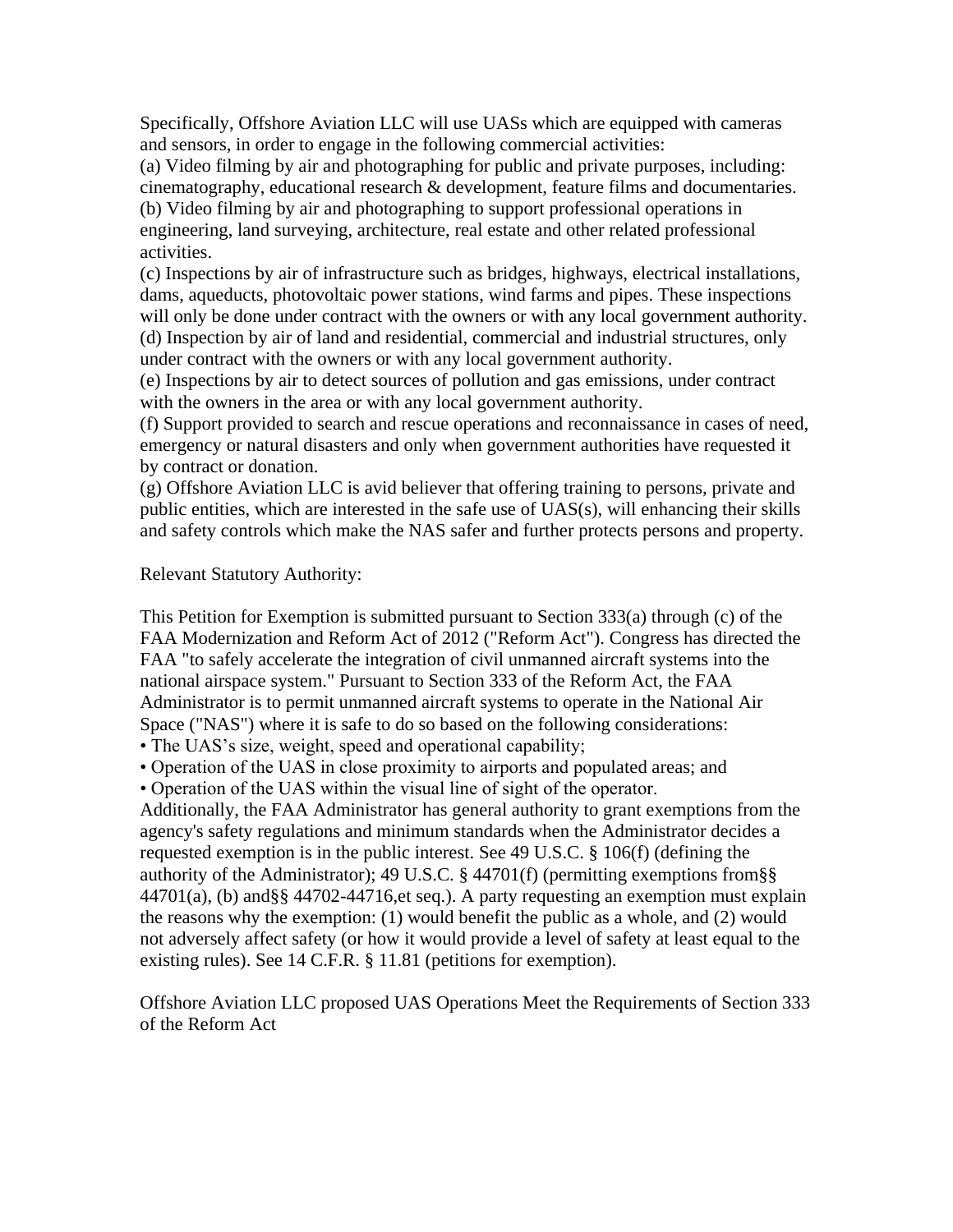Offshore Aviation LLC proposed operations in this Petition for Exemption qualify for expedited approval pursuant to Section 333 of the Reform Act as each of the statutory criteria and relevant factors are satisfied.

Approval is Warranted Based on the UAS Size, Weight, Speed, and Operational Capability:

Offshore Aviation LLC will employ the UASs (Vulcan Mantis & Vulcan Raven) for the operations specified in this Petition for exemption. The Mantis UAS has a maximum take-off weight of 17 pounds; the Raven has a maximum take-off weight of 29 pounds. The flight speed will not exceed 30 miles per hour, and it will not be flown in controlled airspace without prior permission from the controlling agency or at an altitude that exceeds 400 feet AGL. All flights will be flown in such a way that they can be safely terminated with a reserve battery power of 25% of the battery's maximum charge. The Vulcan UASs do not carry any flammable propellant or fuel. They have an integrated GPS system that calculates the UAS's position and height and relays that information via a secure connection to the operators. Additionally, the Vulcan UASs contain a failsafe mode which activates if its connection to the remote control is lost or can via a switch on the PICs transmitter/controller, and this system permits the UAS to return to a predetermined location and land without injury or damage. For added safety, the Vulcan Raven UAS is equipped with bright LED position lighting in the standard FAA configuration (red, green and white strobe). These can be easily seen during the day and give positional awareness to PIC and other aircraft.

Approval is Warranted Based on the Operational Restrictions Set Forth in the Operations Manual:

The Offshore Aviation LLC SOPs, Pilot Checklists and Briefing Guide, plus the VulcanUAV and DJI operator's manuals contain all of the procedures and limitations necessary to successfully perform the operations specified in this Petition for Exemption. (Appendices B, C  $& E$ ).

### Public Interest:

The public interest will be served by granting Offshore Aviation LLC Petition for Exemption. Congress has established a national policy that favors early integration of UASs into the NAS in controlled, safe working environments such as those proposed in this Petition. In addition, the public also has an interest in reducing the hazards associated with alternate methods of conducting similar aerial photographic operations. Currently operations are conducted using teams that climb structures using ladders to position equipment, or low flying helicopters and aircraft. By using UAS, exposure to physical hazards will be reduced by conducting the operation while remaining safely on the ground.

Additionally, Offshore Aviation LLC's intended uses for the UAS's have identifiable safety benefits that include reducing the danger and emissions associated with full size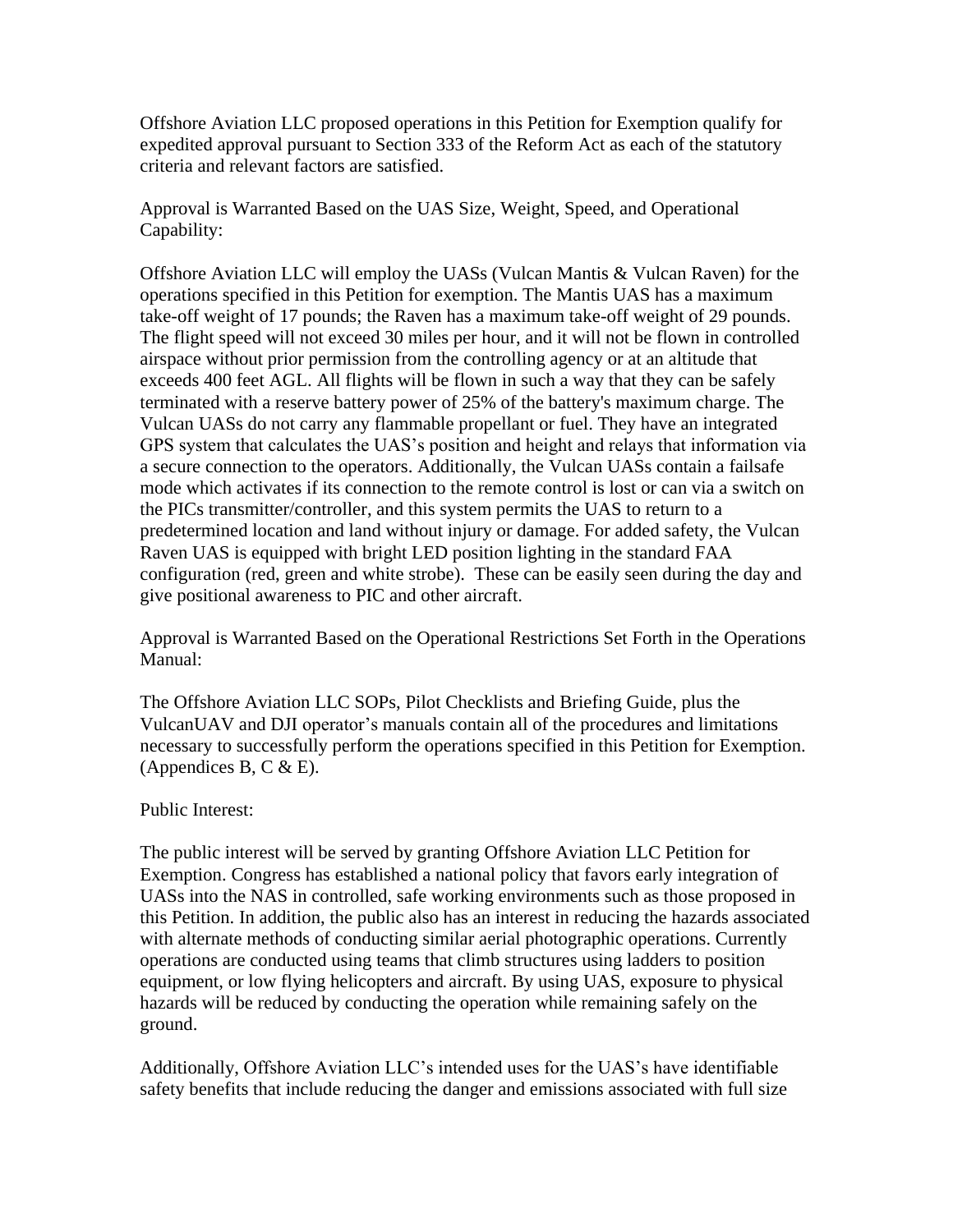aircraft, such as dangerous fuels, vastly lower noise pollution, vulnerable aircrew and public safety in general. If there is a mishap with the UAS the impact to persons and property is far less than if a full size aircraft is involved.

Federal Register Summary:

Pursuant to 14 C.F.R. Part 11, the following summary is provided for publication in the Federal Register, should it be determined that publication is needed: Offshore Aviation LLC seeks an exemption from the following rules: Parts 21; §§ 45.23(b); 27; 61.113(a) and (b); 61.3; 91.7(a); 91.9(b)(2); 91.103; 91.109; 91.119; 91.121; 91.151(a); 91.203(a) and (b); 91.405(a); 91.407(a)(1); 91.409(a)(2); and 91.417(a) and (b) of Title 14, Code of Federal Regulations (14 CFR). The exemption will enhance safety by reducing risk to the general public and property owners from the substantial hazards associated with performing equivalent work with conventional aircraft, rotorcraft, or other methods.

## Conclusion:

Offshore Aviation LLC Petition for Exemption satisfies the criteria articulated in Section 333 of the Reform Act of 2012 including weight, speed, operating capabilities, proximity to airports and populated areas, operation within visual line of sight and national security. Additionally, the Petition provides more than adequate justification for the grant of the requested exemptions to permit Offshore Aviation LLC to operate the selected UASs for the operations specified herein.

Granting the exemption will benefit the public interest as a whole in several ways, including (1) significantly improving safety and reducing risk by alleviating human exposure to danger, and (2) improving the quality of services and decreasing operating costs compared with conventional flight operations.

Very Respectfully, Kyle Matthew Director, Offshore Aviation 14321 Sedwick ave PO Box 1201 Solomons, MD 20688 Kyle.matthew@offshorepix.com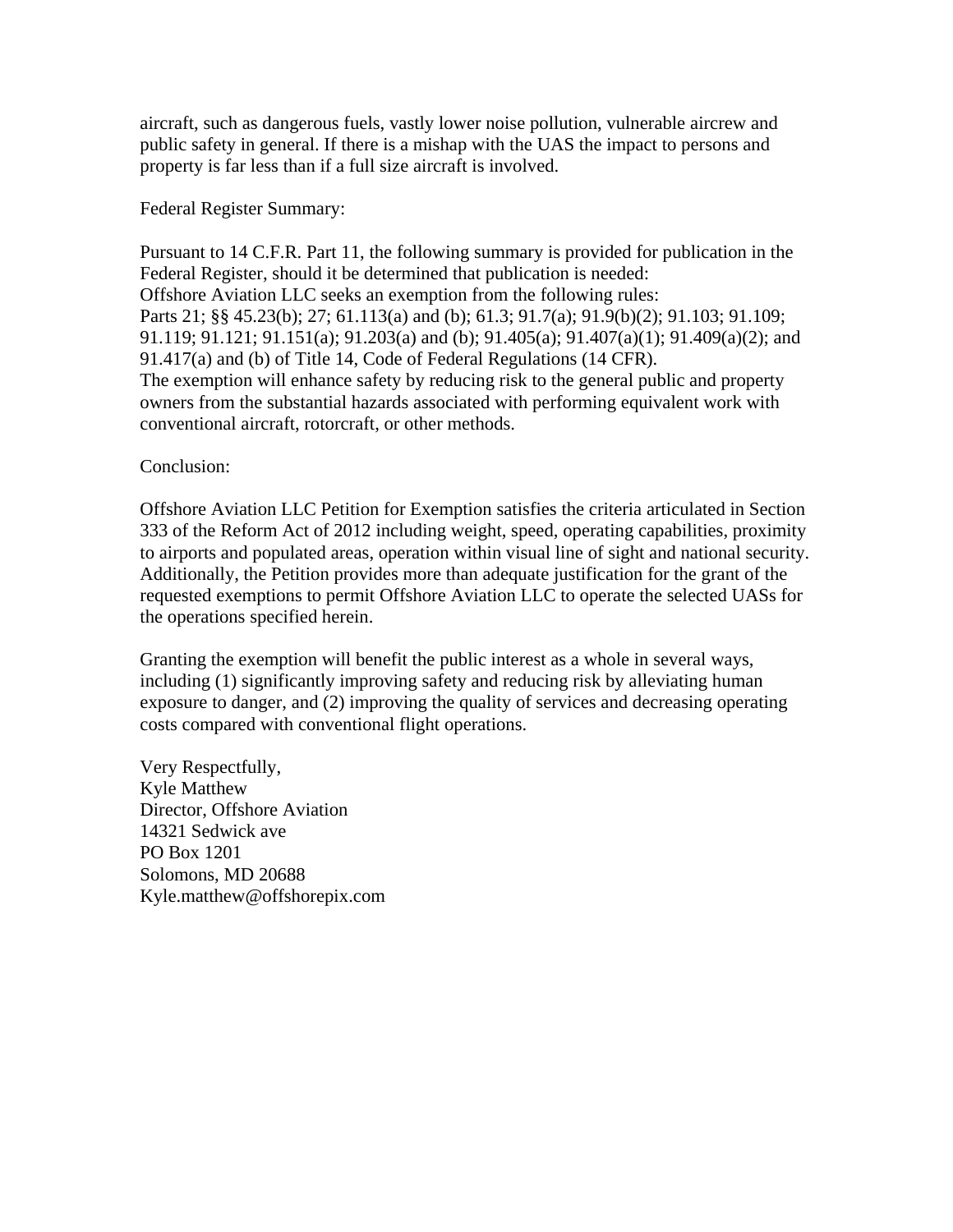## Appendix A

The regulations from which the exemptions is requested are listed below, underneath each are our proposed equivalent level of safety:

Parts 21,§§ 45.23(b); 27, 61.113(a) and (b) 61.3; 91.7(a); 91.9(b)(2); 91.103; 91.109; 91.119; 91.121; 91.151(a); 91.203(a) and (b); 91.405(a); 91.407(a)(1); 91.409(a)(2); and 91.417(a) and (b) of Title 14, Code of Federal Regulations (14 CFR).

Exemptions Requested:

The Federal Aviation Act expressly grants the FAA the authority to issue exemptions. This statutory authority, by its terms, includes exempting civil aircraft, as the term is defined under§ 40101 of the Act, including UASs, from its safety regulations and minimum standards when the Administrator decides a requested exemption is in the public interest.

Offshore Aviation LLC seeks an exemption from several interrelated provisions of 14 C.F.R. Parts 21, 27, 45, 61 and 91 for purposes of conducting the requested operations using a UAS. Listed below are the specific sections of 14 C.F.R. for which exemption is sought:

14 C.F.R. Part 21, Subpart H - Airworthiness Certificates:

The FAA has stated that no exemption is needed from this section if a finding is made under the Reform Act that the UAS selected provides an equivalent level of safety when compared to aircraft normally used for the same application. (Regulatory Docket No. FAA-2014-0352). These criteria are met, and therefore no exemption is needed.

Equivalent Level of Safety:

The UASs selected by Offshore Aviation LLC are safe when taking into account their size, weight, speed, and operational capability. The UASs weigh less than 30 pounds and will be flown at less than 30 miles per hour and outside controlled airspace unless prior permission is granted by controlling agency. Additionally, the UASs carry neither pilots nor passengers, carry no explosive materials and or flammable liquid fuels, and operate exclusively within the parameters stated in the Operator's Manuals and SOPs.

Operations under this exemption will be closely controlled and monitored by the operator and will be conducted in compliance with local public safety and security requirements. Offshore Aviation LLC will also provide the FAA with advance notice of all operations via NOTAMS and coordination with the local FSDO. In all cases, the UAS operated under the proposed conditions, will be at least as safe as, or safer than conventional rotorcraft operating with an airworthiness certificate without the restrictions and conditions of the proposed UAS operations.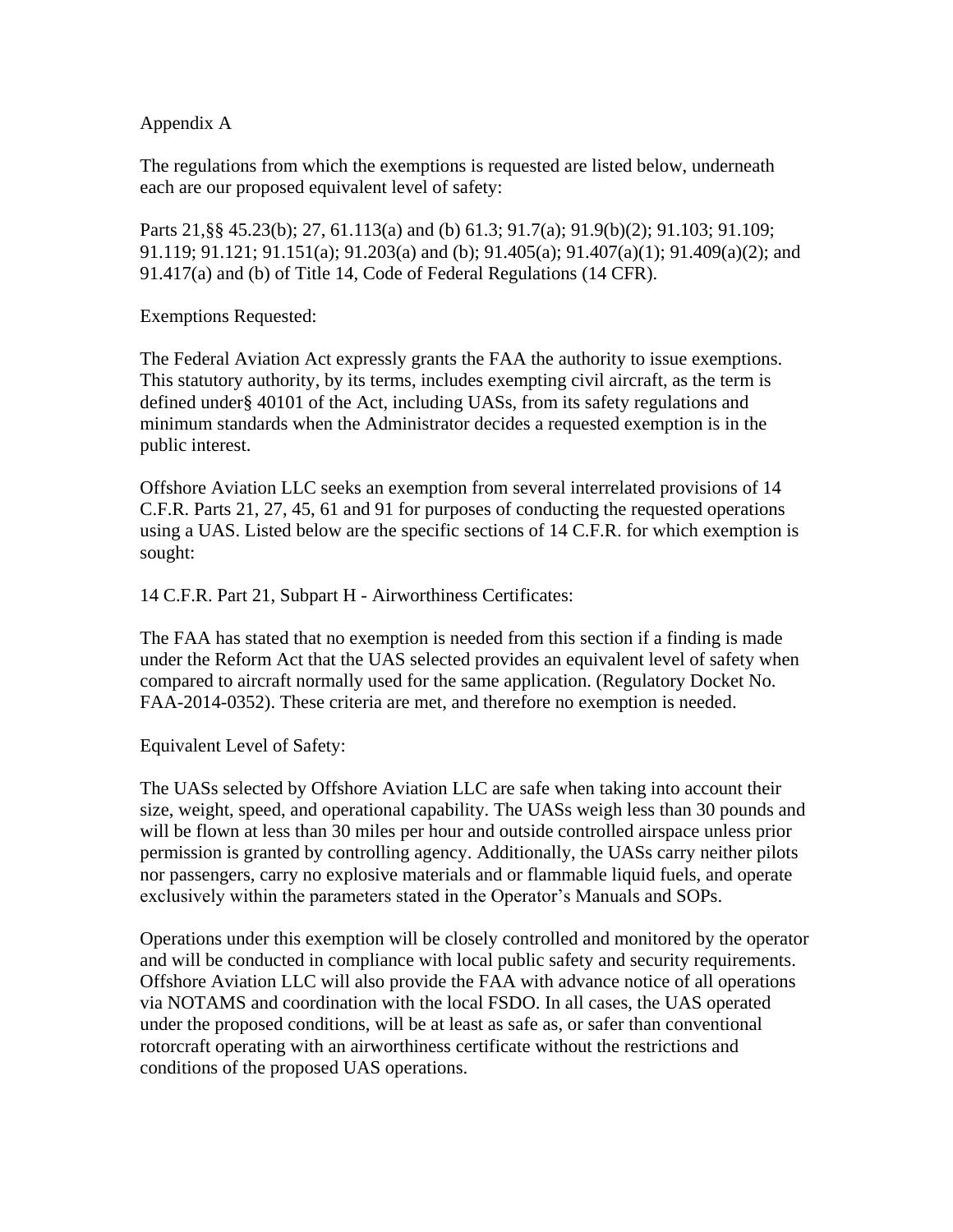14 C.F.R. Part 27 Airworthiness Standards: Normal Category Rotorcraft

14 C.P.R. Part 27 sets forth the procedural requirements for airworthiness certification of normal category rotorcraft. To the extent the Offshore Aviation LLC UASs would otherwise require certification under Part 27, we seek an exemption from Part 27's airworthiness standards for the same reasons identified in the request for exemption from 14 C.F.R. Part 21, Subpart H.

14 C.F.R. §§45.23(b), Display of marks; general

These regulations provide that each aircraft must display "N" and the aircraft's registration number in letters at least 2 inches high. Additionally, the aircraft must display the word "EXPERIMENTAL" in letters at least 2 inches high near the entrance to the cabin, cockpit, or pilot station. The UAS does not have an entrance in which the word "EXPERIMENTAL" can be placed, and may not have a registration number assigned to it by the FAA.

Offshore Aviation LLC proposes to achieve an equivalent level of safety by including the word "EXPERIMENTAL" as large as practicable on the top of the aircraft, where the PIC, PO and others in the vicinity of the aircraft while it is preparing for launch will be able to see the designation. Finally, the ground station will display a high contrast flag or banner that contains the words "Unmanned Aircraft Ground Station" in letters 3 inches high or greater. The banner should be visible to anyone that observes the aircraft and chooses to investigate its point of origin.

In a previous Grant of Exemption, Regulatory Docket No. FAA-2014-0352, the FAA determined that exemption from these requirements was warranted provided that the aircraft "have identification (N-Number) markings in accordance with 14 C.F.R part 45, Subpart C if the markings are as large as practicable."

14 CFR § 61.113 (a) and (b); 61.3 (c,2-v): Private Pilot Privileges and Limitations, Medical Certificate:

Although all current Offshore Aviation LLC PICs hold a commercial pilot certificate and class II or high medical we seek exemption from 14 C.F.R § 61.113, which restricts private pilot certificate holders from flying aircraft for compensation or hire, and which would also require a second class medical certificate for possible future PICs. The purpose of this section is to ensure the skill and competency of any PIC where the aircraft is carrying passengers or cargo for hire. In this case, while the UAS will be operated as part of a commercial operation, it carries neither passengers nor cargo. In the Grant of Exemption in FAA Docket No. FAA-2014-0352, the FAA determined that the unique characteristics of UAS operation outside of controlled airspace did not warrant the additional cost and restrictions attendant with requiring the PIC to have a commercial pilot certificate and class II medical certificate. Additionally, instead of having a second or third class medical, we suggest that the PIC exercise the privileges similar to that of a sport pilot, requiring only a valid US driver's license.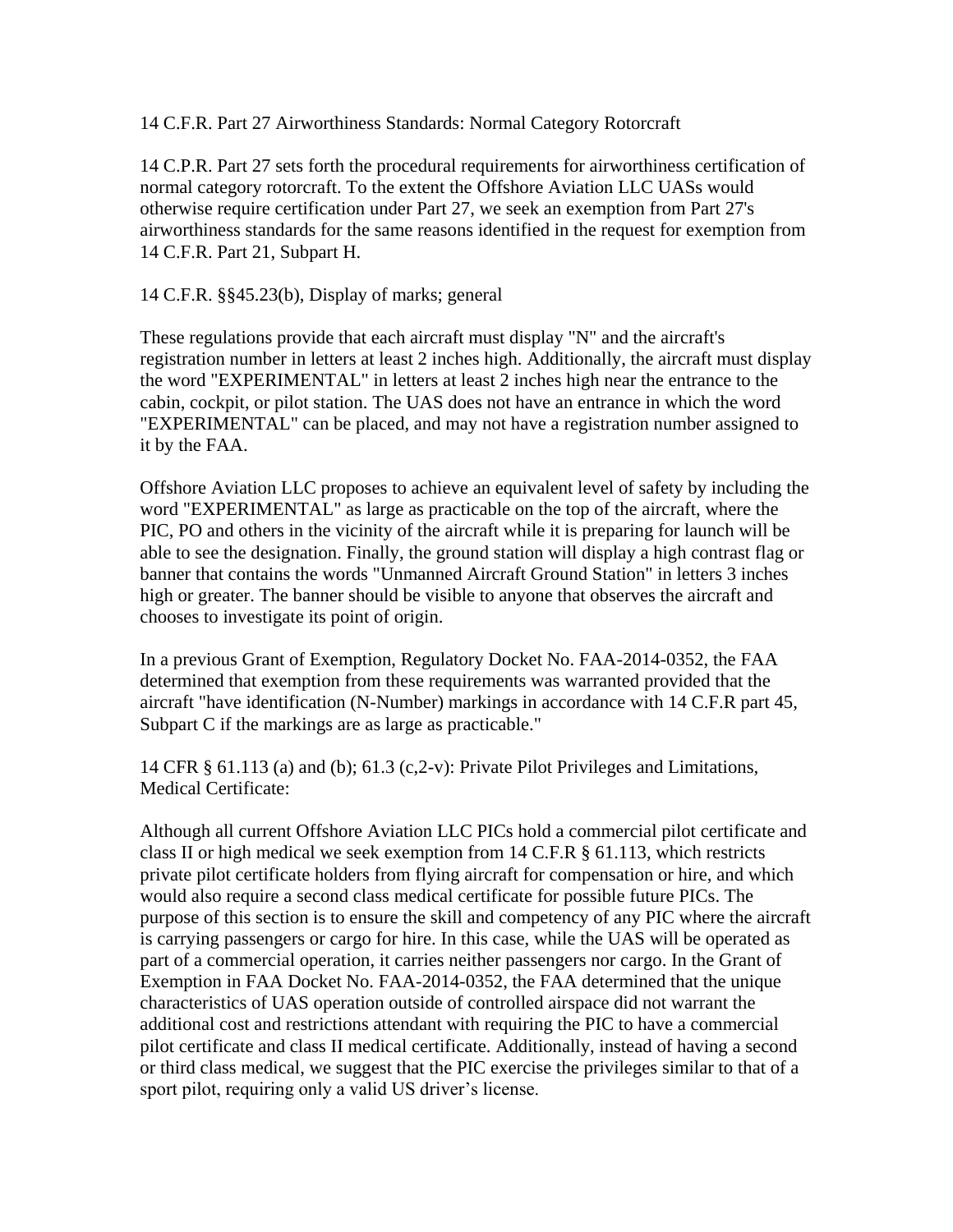### Safety Mitigation:

Petitioner seeks to ensure safe operation by ensuring that any PIC is thoroughly versed in airspace and communication issues pertaining to all aircraft operators but also in the unique aspects of UAS flight. The owners and all current PICs of Offshore Aviation LLC have commercial pilot's license, however, the experience obtained beyond a private pilot certificate in pursuit of a commercial pilot certificate in manned flight does not necessarily aid a pilot in the operational environment proposed. To that end, Offshore Aviation LLC will require a PIC to have at a minimum completed private pilot's ground school, pass a FAA private pilot's knowledge test and adhere to the SOPs listed in Appendix C.

We find that the combination of aeronautical knowledge, UAS airmanship skills, and verification through remaining current is a sufficient method to evaluate a pilot's qualifications, given that operations will be conducted within the limitations outlined in this petition.

14 C.F.R. § 91.7(a): Civil Aircraft Airworthiness:

Offshore Aviation LLC seeks an exemption from 14 C.F.R. § 91.7(a), which requires that a civil aircraft be in airworthy condition to be operated. The FAA has stated (Regulatory Docket No. FAA-2014-0352) that no exemption is required to the extent that the requirements of Part 21 are waived or found inapplicable.

14 C.F.R. § 91.9(b)(2): Civil Aircraft Flight Manual in the Aircraft:

Given its size, configuration, and load capacity, the Vulcan Mantis & Raven have no ability to carry such a manual on the aircraft, not only because there is no pilot on board, but because there is simply no room or capacity to carry such an item on the aircraft.

Safety Mitigation:

The safety related purpose of this manual requirement can be equally satisfied by maintaining the UAS Manuals at the ground control point where the crew flying the UAS will have immediate access to it. Accordingly, we request an exemption from § 91.9(b) (2)'s flight manual requirements, on the condition that the Mantis & Raven flight manuals be available at the control point during each operation.

### 14 C.F.R. § 91.103: Preflight Action

Offshore Aviation LLC seeks an exemption from 14 C.P.R.§ 91.103, which requires a PIC to become familiar with specific information before each flight, including information contained in the FAA-approved Flight Manual on board the aircraft. While the PIC will be familiar with all information necessary to safely conduct the flight, an exemption is requested to the extent that an FAA-approved Flight manual is required.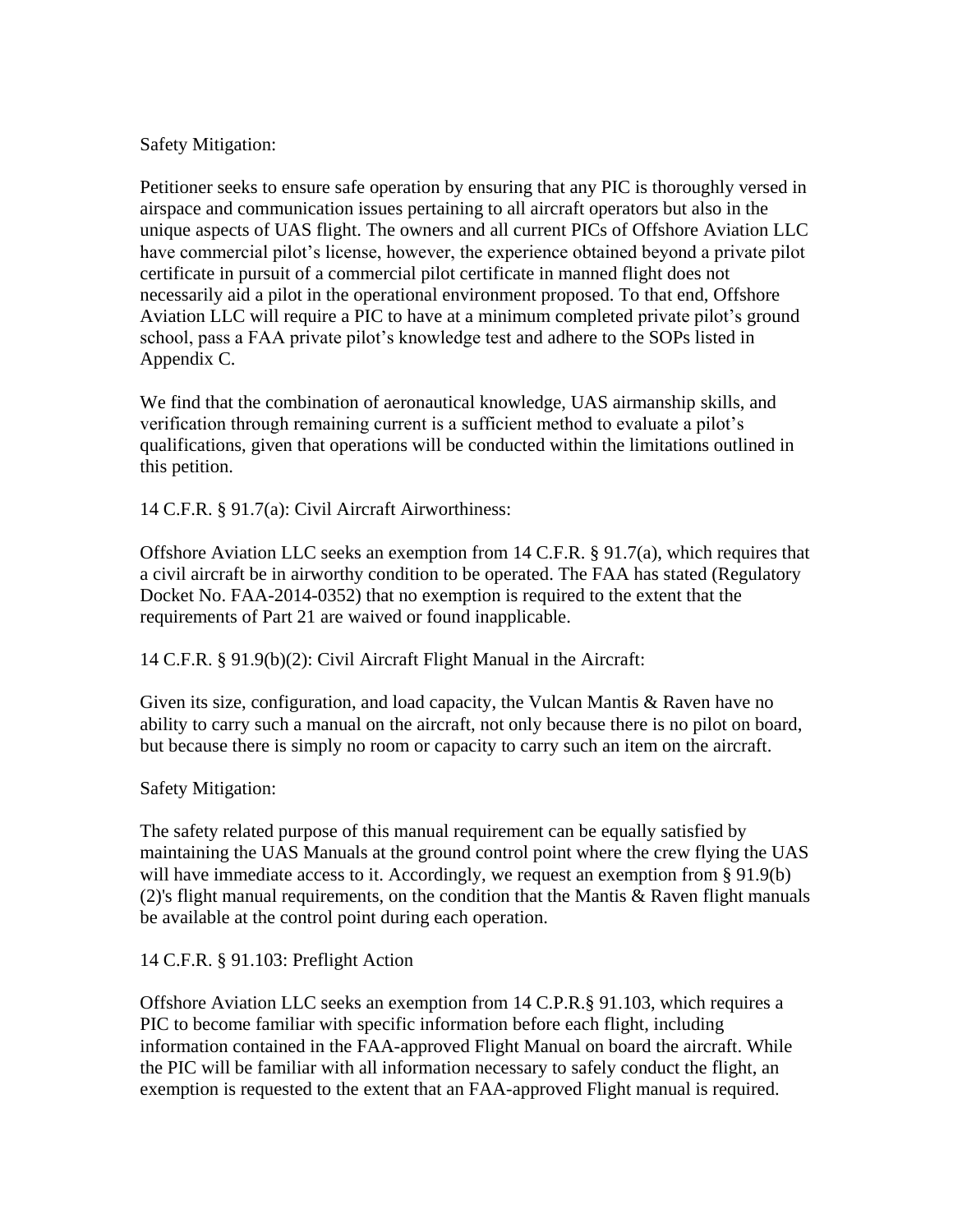## Safety Mitigation:

An equivalent level of safety will be provided by following the Aircraft Operations Manual and flight manual provided by the manufacturer. The PIC will take all required preflight actions- including performing all required checklists and reviewing weather, flight requirements, battery charge, landing and takeoff distance, aircraft performance data, and contingency landing areas - before initiation of flight. The Operators Manual and SOPs will be kept at the ground station with the operators at all times.

# 14 C.F.R. § 91.109(a): Flight Instruction

Offshore Aviation LLC seeks an exemption from 14 C.F.R. § 91.109(a), which provides that "no person may operate a civil aircraft (except a manned free balloon) that is being used for flight instruction unless that aircraft has fully functioning dual controls." UAS and remotely piloted aircraft, by their design, do not have functional dual controls. Instead, flight control is accomplished through the use of a device that communicates with the aircraft via radio communications.

# Safety Mitigation:

Given the size and speed of the UAS employed by Offshore Aviation LLC, an equivalent level of safe training can still be performed without dual controls because no pilot or passengers are aboard the UAS and all persons will be at a safe distance away in the event that the UAS encounters any difficulties during flight instruction. In addition, we will conduct flight training at our Research and Development test sites, which are located on its own property. These training flights will be conducted in a sterile area and will otherwise comply with the provisions in the Operator's Manual for flights at the R&D facility. The FAA has stated (Regulatory Docket No. FAA-2014-0352) that no exemption is required.

# 14 C.F.R. § 91.119: Minimum Safe Altitudes

Offshore Aviation LLC requests an exemption from the minimum safe altitude requirements of 14 C.F.R. § 91.119. Section 91.119 prescribes the minimum safe altitudes under which aircraft may not operate, including 500 feet above the surface and away from any person, vessel, vehicle, or structure in non-congested areas. See 14 C.F.R. § 91.119(c). Section 91.119(d) allows for a helicopter to operate at less than those minimum altitudes when it can be operated "without hazard to persons or property on the surface," provided that "each person operating the helicopter complies with any routes or altitudes specifically prescribed for helicopters by the FAA."

# Safety Mitigation:

Compared to flight operations with rotorcraft weighing far more than the maximum weights proposed herein, and given the lack of flammable fuel, any risk associated with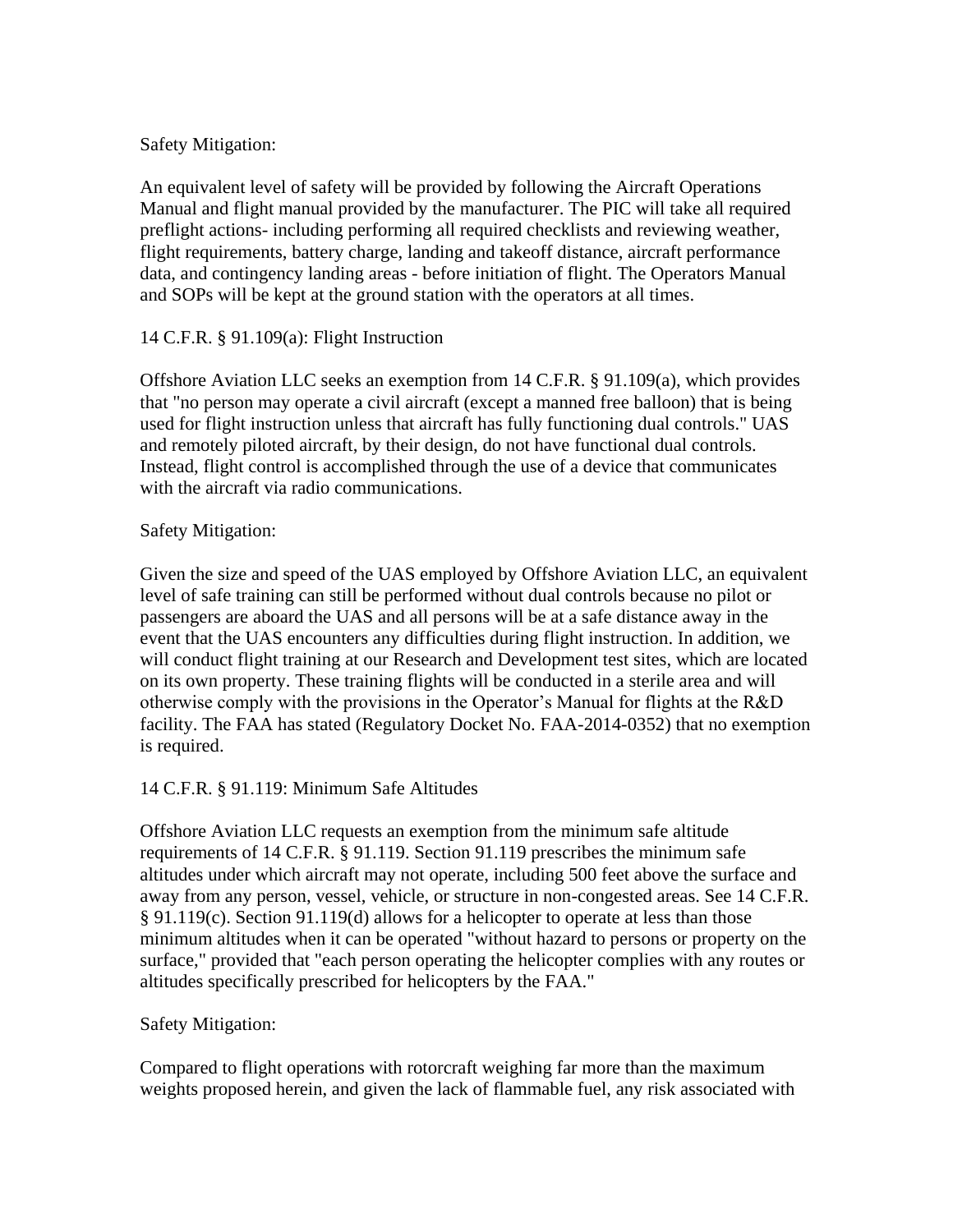these operations is far less than those that presently exist with conventional aircraft. An equivalent level of safety will be achieved given the size, weight, and speed of the UAS, as well as the location where it is operated. In order to avoid any risk to aircraft, flight operations will be restricted to 400' AGL or below. Prior to conducting UAS operations, all persons not essential to flight operations (nonparticipating persons) shall remain at appropriate distances. In open areas, the UAS shall remain 500 feet from all persons other than essential flight personnel (i.e. PIC, PO, operator trainees or essential persons). If barriers or structures are present that can sufficiently protect nonparticipating persons from the UAS or debris in the event of an accident, then the UAS may operate closer than 500 feet to persons afforded such protection. The UAS operator shall also ensure that nonparticipating persons remain under such protection. If a situation arises where nonparticipating persons leave such protection and are within 500 feet of the UAS, flight operations shall cease immediately. When considering how to immediately cease operations, the primary concern is the safety of those nonparticipating persons. In the event that operations must be conducted closer than 500 feet to vessels, vehicles and structures the PIC shall receive permission from the owner/controller of any such vessels, vehicles or structures and the PIC shall make a safety assessment of the risk of operating closer to those objects and determines that it does not present an undue hazard.

## 14 C.F.R. § 91.121: Altimeter Settings

This petition seeks an exemption from 14 C.F.R. § 91.121, which requires a person operating an aircraft to maintain cruising altitude or flight level by reference to an altimeter that is set to the elevation of the departure airport or barometric pressure. An exemption is required to the extent that the UASs do not have a barometric altimeter, but rather a GPS altitude read out.

### Safety Mitigation:

The FAA has stated that an equivalent level of safety can be achieved if the UAS will be operated at 400' AGL or below and within visual line-of-sight in addition to GPS based altitude information relayed in real time to the operator. See Grant of Exemption to Astraeus Aerial, Docket No. FAA-2014-0352. As the attached Operations Manual indicates, the chosen UAS meets these requirements, and a zero altitude initiation point will be obtained prior to flight.

### 14 C.F.R. § 91.151(a): Fuel Requirements for Flight in VFR Conditions

Offshore Aviation LLC requests an exemption from 14 C.F.R. § 91.15l(a)'s fuel requirements for flight in VFR conditions. Section 91.151 states: (a) No person may begin a flight in an airplane under VFR conditions unless (considering wind and forecast weather conditions) there is enough fuel to fly to the first point of intended landing and, assuming normal cruising speed - (1) During the day, to fly after that for at least 30 minutes; or

(2) At night, to fly after that for at least 45 minutes.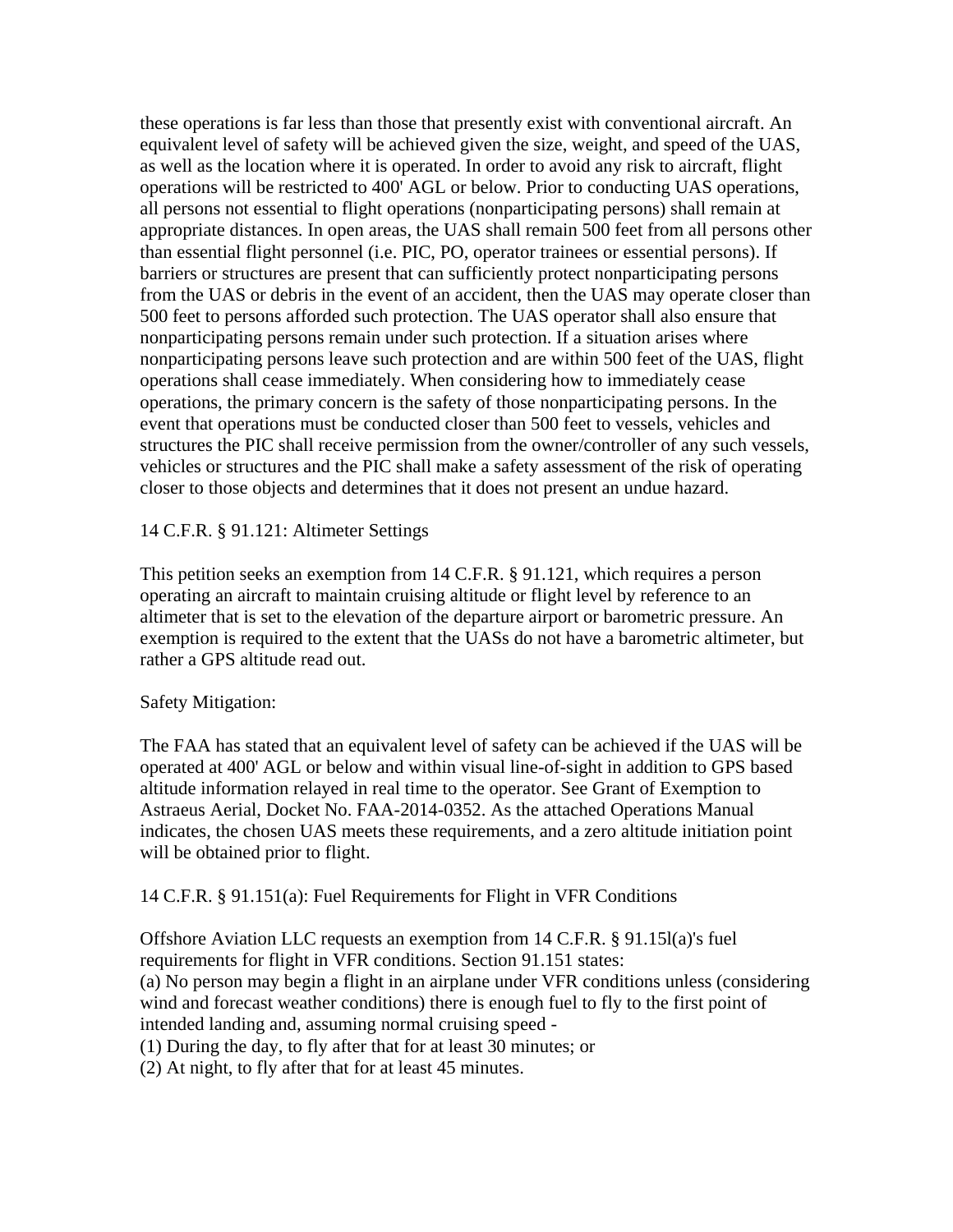Here, the technological limitations on UAS battery power means that no meaningful flight operations can be conducted while still maintaining a 30 minute reserve. Offshore Aviation LLC proposes that all flights comply with this requirement by mandating that the aircraft be safely landed with no less than 25% of battery life remaining.

Safety Mitigation:

The FAA has stated that an equivalent level of safety is provided if the UAS flight is terminated with at least 25% reserve battery power still available. See Grant of Exemption to Astraeus Aerial, Docket No. PAA-2014-0352. The Operations Manual conforms to this limit, providing an equivalent level of safety.

14 CFR 91.203(a) & (b) Civil aircraft: Certifications required

The regulation provides that an airworthiness certificate, with the registration number assigned to the aircraft and a registration certificate must be aboard the aircraft. Additionally, subparagraph (b) provides that the airworthiness certificate be "displayed at the cabin or cockpit entrance so that it is legible to passengers or crew."

At a maximum gross weight of less than 30 pounds, the UASs are too small to carry documentation, do not have an entrance, and are not capable of carrying passengers or crew. To obtain an equivalent level of safety and meet the intent of 91.203, we propose that documents deemed appropriate for this aircraft by the FAA will be co-located with the crew at the ground control station and available for inspection upon request. The FAA has stated (Regulatory Docket No. FAA-2014-0352) that no exemption is required.

14 C.F.R. 91.405(a); 91.407(a)(1); 91.409(a)(2); and 91.417(a) and (b) Maintenance Required

Offshore Aviation LLC seeks an exemption from the maintenance inspection requirements contained in 14 C.P.R.§ 91.405(a), 91.407(a)(1), 91.409(a)(2); 91.417(a) and (b). These regulations specify maintenance and inspection standards in reference to 14 C.P.R. Part 43. See, e.g., 14 C.P.R. § 91.405(a) (stating that each owner or operator of an aircraft "[s]hall have the aircraft inspected as prescribed in subpart E of this part and shall between required inspections...have discrepancies repaired as prescribed in part 43 of this chapter"). An exemption from these regulations is needed because Part 43 and these sections only apply to aircraft with an airworthiness certificate, which the UASs will not have.

# Safety Mitigation

An equivalent level of safety will be achieved because maintenance and inspections will be performed in accordance with the Operators Manual. As provided in the Operators Manual, flights will not be conducted unless a flight operations checklist is performed that includes all of the aircraft's components.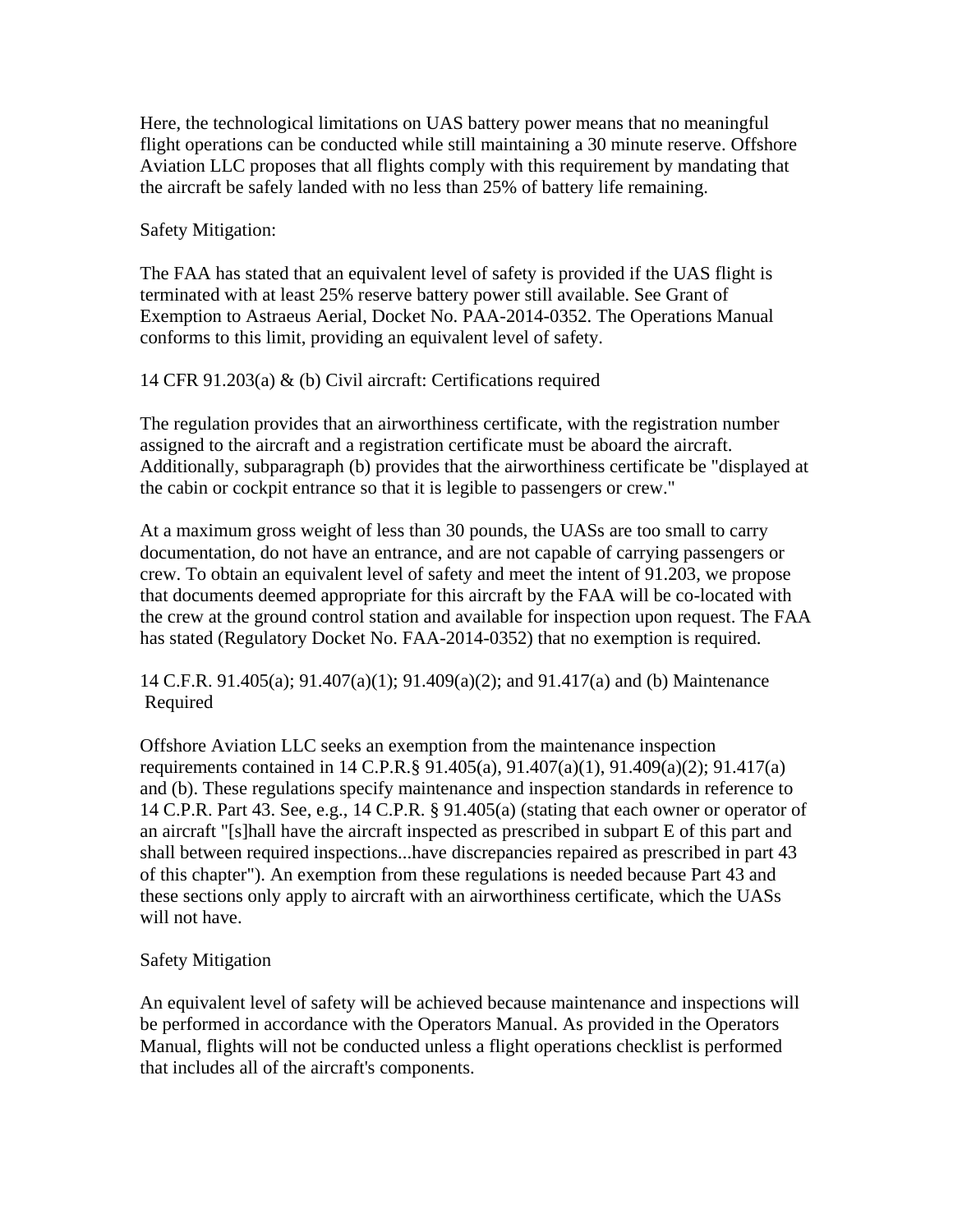### Appendix B – UAS manuals (see attached)

Appendix C

Standard Operating Procedures (SOP):

1. The unmanned aircraft systems (UASs) will weigh less than 30 pounds, including energy source(s) and equipment.

2. The UAS will not be flown at a ground speed exceeding 30 MPH.

3. Flights will be operated at an altitude of no more than 400 feet above ground level (AGL), as indicated by the procedures specified in the operator's manual. All altitudes reported to ATC must be in feet AGL.

4. The UAS will be operated within visual line of sight (VLOS) of the PIC at all times. This requires the PIC to be able to use human vision unaided by any device other than corrective lenses.

5. All operations will utilize a Payload Operator (PO). The PO may be used to satisfy the VLOS requirement, when not using video goggles, as long as the PIC always maintains VLOS capability. The PO and PIC must be able to communicate verbally at all times. 6. Prior to each flight the PIC will inspect the UAS to ensure it is in a condition for safe flight. If the inspection reveals a condition that affects the safe operation of the UAS, the aircraft is prohibited from operating until the necessary maintenance has been performed and the UAS is found to be in a condition for safe flight. The Ground Control Station (GCS), if utilized, will be included in the preflight inspection. All maintenance, alterations and software upgrades will be properly documented in the aircraft records. 7. If the UAS has undergone maintenance, alterations or software upgrades that affect the UAS operation or flight characteristics, e.g. replacement or upgrade of a flight critical component, the UAS will undergo a functional test flight in accordance with the operator's manual. The PIC who conducts the functional test flight will make an entry in the UAS aircraft records of the flight. The requirements and procedures for a functional test flight and aircraft record entry will be added to the operator's manual.

8. The operator will follow the manufacturer's UAS aircraft/component, maintenance, overhaul, replacement, inspection, and life limit requirements. When unavailable, aircraft maintenance/component/overhaul, replacement, and inspection/maintenance requirements will be established and identified in the operator's manual. At a minimum, requirements for the following will be included in the operator's manual:

- a. Actuators / Servos;
- b. Powerplant (motors);
- c. Propellers;
- d. Electronic speed controller;
- e. Batteries;
- f. Remote command and control;
- g. Ground control station (if used); and
- h. Any other components as determined by the operator;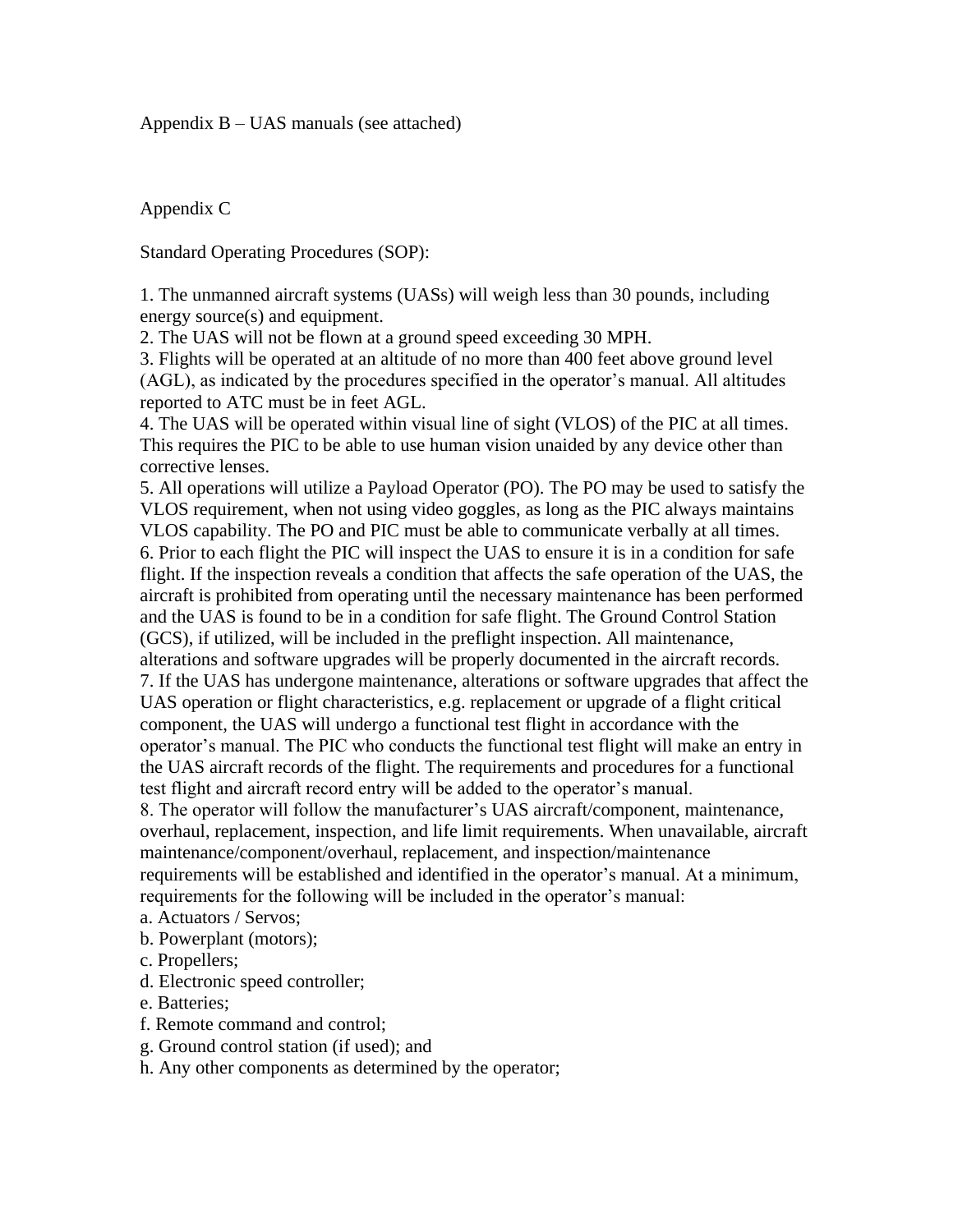9. The Pilot-In-Command (PIC) will have passed a FAA private pilot's knowledge test and have a valid driver's license. The PIC will also meet the flight review requirements specified in 14 CFR § 61.56 in an aircraft in which the PIC is rated on his or her pilot certificate, if applicable.

10. Prior to operations the PIC will have accumulated and logged, in a manner consistent with 14 CFR § 61.51(b), a minimum of 200 flight cycles or 25 hours of total time as a UAS pilot and at least ten hours logged as a UAS pilot with a similar UAS type (single blade or multi-rotor). Prior documented flight experience that was obtained in compliance with applicable regulations may satisfy this requirement. Training, proficiency, and experience-building flights can also be conducted to accomplish the required flight cycles and flight time.

11. Prior to operations the PIC will have accumulated and logged, in a manner consistent with 14 CFR § 61.51(b), a minimum of five hours as UAS pilot operating the make and model of UAS to be utilized for operations and three take-offs and three landings in the preceding 90 days. Training, proficiency, experience-building, and take-off and landing currency flights can be conducted to accomplish the required flight cycles and flight time. 12. The UAS may not be operated directly over any person, except authorized and consenting personnel, or below an altitude that is hazardous to persons or property on the surface in the event of a UAS failure or emergency.

13 The operator will ensure that no persons are allowed within 500 feet of the area except those consenting. This provision may be reduced if barriers or structures are present that can sufficiently protect nonparticipating persons from the UAS or debris in the event of an accident.

14. The UAS PIC will abort the flight in the event of unpredicted obstacles or emergencies in accordance with the operator's manual.

15. Each UAS operation will be completed within 60 minutes flight time or with 25% battery power remaining, whichever occurs first.

16. The operator will obtain an Air Traffic Organization (ATO) issued Certificate of Waiver or Authorization (COA) prior to conducting any operations. This COA will also require the operator to request a Notice to Airman (NOTAM) not more than 72 hours in advance, but not less than 48 hours prior to the operation.

17. All aircraft operated in accordance with regulations will be identified by serial number, registered in accordance with 14 CFR part 47, and have identification (N-Number) markings in accordance with 14 CFR part 45, Subpart C. Markings must be as large as practicable.

18. Each UAS operated will comply with all manufacturer Safety Bulletins.

19. The radio frequency spectrum used for operation and control of the UAS will comply with the Federal Communications Commission (FCC) or other appropriate government oversight agency requirements.

20. At least three days before scheduled flight, the operator will submit a written Plan of Activities to the local FSDO with jurisdiction over the area of proposed flight area. The 3-day notification may be waived with the concurrence of the FSDO. The plan of activities must include at least the following:

a. Dates and times for all flights;

b. Name and phone number of the operator

c. Make, model, and serial or N-number of UAS to be used;